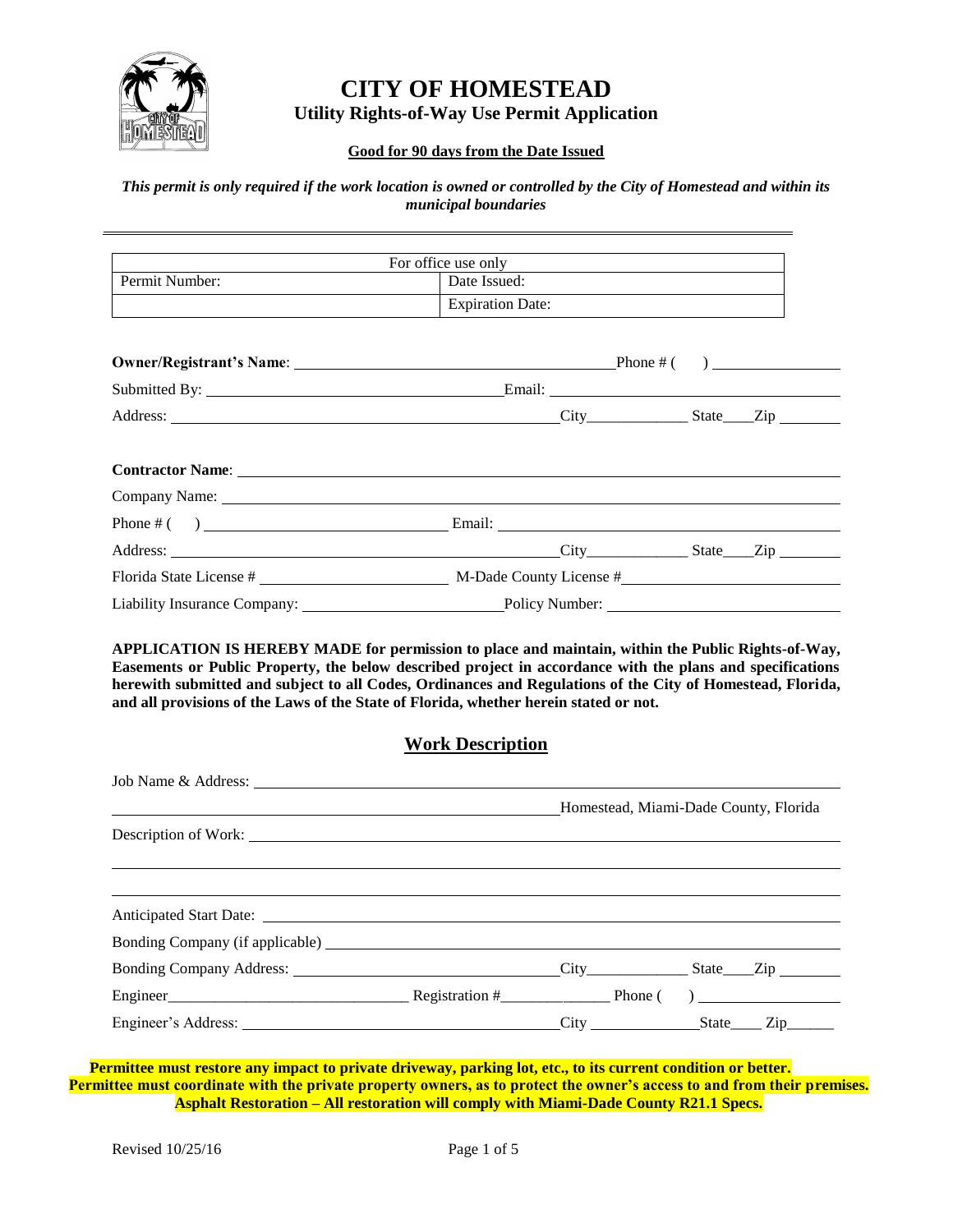|                                  | Length | Width  |               |               | Location        |                     | <b>Permit Fee</b> |
|----------------------------------|--------|--------|---------------|---------------|-----------------|---------------------|-------------------|
| <b>Item</b>                      | (Feet) | (Feet) | <b>Number</b> | <b>Street</b> | <b>Easement</b> | <b>Right of way</b> | \$)               |
| Water Line                       |        |        |               |               |                 |                     |                   |
| <b>Sanitary Sewers</b>           |        |        |               |               |                 |                     |                   |
| <b>Storm Sewers</b>              |        |        |               |               |                 |                     |                   |
| Gas Line                         |        |        |               |               |                 |                     |                   |
| Drainage System                  |        |        |               |               |                 |                     |                   |
| Sidewalk                         |        |        |               |               |                 |                     |                   |
| Curb and Gutter                  |        |        |               |               |                 |                     |                   |
| Poles & Down Guys                |        |        |               |               |                 |                     |                   |
| Driveways                        |        |        |               |               |                 |                     |                   |
| Cable TV                         |        |        |               |               |                 |                     |                   |
| <b>Communications Facilities</b> |        |        |               |               |                 |                     | $N/A^*$           |
| <b>Street Pavement</b>           |        |        |               |               |                 |                     |                   |
| <b>Underground Electric</b>      |        |        |               |               |                 |                     |                   |
| Landscaping                      |        |        |               |               |                 |                     |                   |
| Newsracks                        |        |        |               |               |                 |                     |                   |
| Other                            |        |        |               |               |                 |                     |                   |
|                                  |        |        |               |               |                 | <b>Total</b>        |                   |

## **Permit Conditions**

In consideration of the issuance of the above permit I/we agree:

- 1) Must call Sunshine State One Call of Florida, Inc., at 811 or 1-800-432-4770 for utility location as required in the Florida State Statutes (Chapter 556, F.S.) at least 3 business days prior to digging.
- 2) Must contact the City at 305-224-4779 at least 48 hours prior to beginning construction.
- 3) Must have the job copy of the permit on the job site at all times.
- 4) Must obtain a Right-of-Way Closure Permit prior to Commencement of Work. a) Must have an Off Duty City of Homestead Police Officer present for any/all road closures.
- 5) Must comply with Florida Statutes Chap. 556 "Underground Facility Damage Prevention & Safety" through the use of low impact marking devices.
- 6) Must provide proof (i.e., photos, video) that the storm sewer system is not damaged during construction.
- 7) Permit extensions shall be issued only for work in progress.
- 8) Must perform all work in compliance with the applicable federal and state laws, the City Code and ordinances, the standards of the departments having jurisdiction, as well as meeting all other conditions and regulations concerning the use of the City's Rights-of-Way.
- 9) Must call for inspections, and to properly restore the ground and the infrastructure to its original condition or better within **90** day(s) of the date of this permit.
	- a) To guarantee the above restoration for a period of one-year from completion and to immediately repair it, should the restoration become unsatisfactory to the City.
	- b) All asphalt restoration must be in compliance with Miami-Dade County R21.1 specs.
- 10) Must ensure that other utility owners with facilities attached to a pole to be removed shall transfer their facilities to the new pole within the permit timeframe; the owner of the old pole shall remove it within the permit timeframe.
- 11) To be responsible for the preparation and execution of the maintenance of traffic, obtain the required approvals, and take all the necessary precautions to protect the public.
- 12) To advise the Fire, Police and Public Works and Engineering Departments in advance of any blockage of through traffic by the above work, and upon termination of such blocking.
- 13) The applicants/permittees shall ensure access to emergency response vehicles, Solid Waste, and local traffic at all times.
- 14) Not to share the same trench with the water and wastewater lines.
- 15) To remove or relocate the utility/facility as directed by the City, at no cost to the City, when the utility/facility conflicts with the location of existing or future City improvements.
- 16) Must submit a signed & sealed final as-builts: 1 hard copy, PDF, & CAD prior to final inspections.
- 17) Must obtain a final inspection upon completion.

for use of the City's rights-of-way in conjunction with the filing of this Application. \* Pursuant to City of Homestead Ordinance No. 2001-02-03, a communications services provider may be required to pay compensation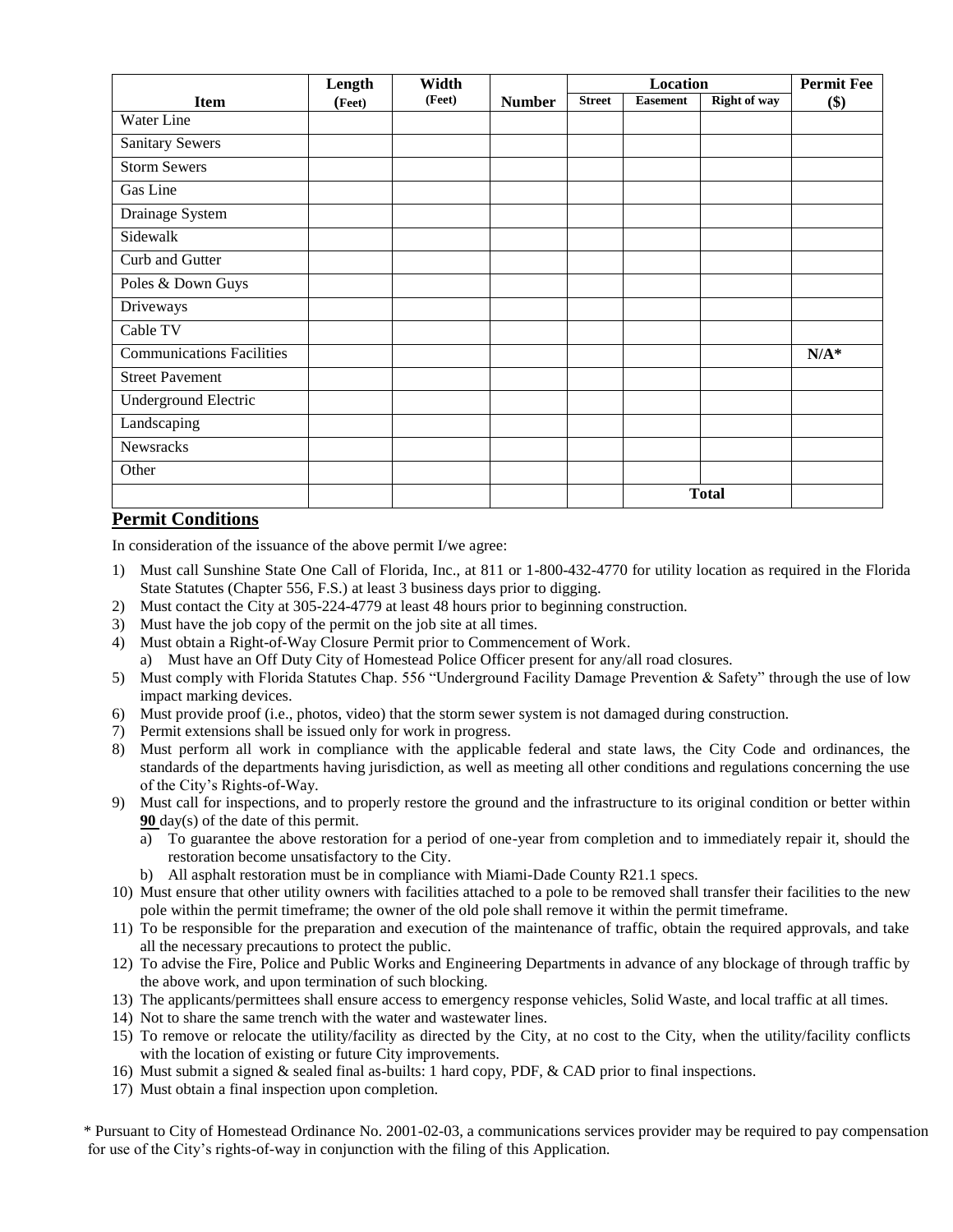## **Acknowledgment**

I, the undersigned, agree that all the information is correct to the best of my knowledge, and that all necessary licenses, registrations, franchises and/or insurance coverages have been obtained and are valid. I agree to conform to all rules and regulations of the City of Homestead and other agencies having jurisdiction, and to defend, indemnify and hold the City of Homestead harmless against any and all liability, loss, cost, damage or expense which may accrue because of negligence, misconduct in the performance, or lack of performance, related to the above work. I also agree to the above permit conditions and agree to comply with the Severe Weather Advisory Procedures.

|                                 | Seal               |  |
|---------------------------------|--------------------|--|
| NOTARY PUBLIC, State of Florida |                    |  |
|                                 |                    |  |
|                                 |                    |  |
|                                 | STATE OF COUNTY OF |  |
|                                 |                    |  |
|                                 |                    |  |
|                                 | Seal               |  |
| NOTARY PUBLIC, State of Florida |                    |  |

## **General Instructions**

- 1. Submit three original signed and dated applications to **551 SE 8 Street, Homestead, FL 33030** with the below items:
	- a. MOT that complies with FDOT Design Standards Index 600 (Traffic Control Through Work Zone).
	- b. A sketch showing the location and layout of the proposed work. a. If the sketch is larger than 11" by 17", please submit an electronic copy with the application.
	- c. Contractor's state and local certifications, liability insurance coverage naming the City of Homestead as an additional insured against third party losses or claims per Section 24-150 of the City Code.
- 2. The permit may not be issued if the applicant has an outstanding debt with the City of Homestead.
- 3. The permit will not be released until the fee is fully paid.
- 4. In case of emergency work or off business hours, you will be required to complete the "Emergency Work Permit" form and fax it to (305) 224-4789. You will be required to apply for all the required permit(s) and pay all the applicable fees the next business day.
- 5. For additional information, you may contact (305) 224-4779.
- 6. Please note the newsrack application requirements are outlined per Ordinance 2014-04-03 and Resolution R2014-04-39 (attached).

| <b>Certification</b> |       |  |
|----------------------|-------|--|
| Certified by:        |       |  |
| Signature:           | Date: |  |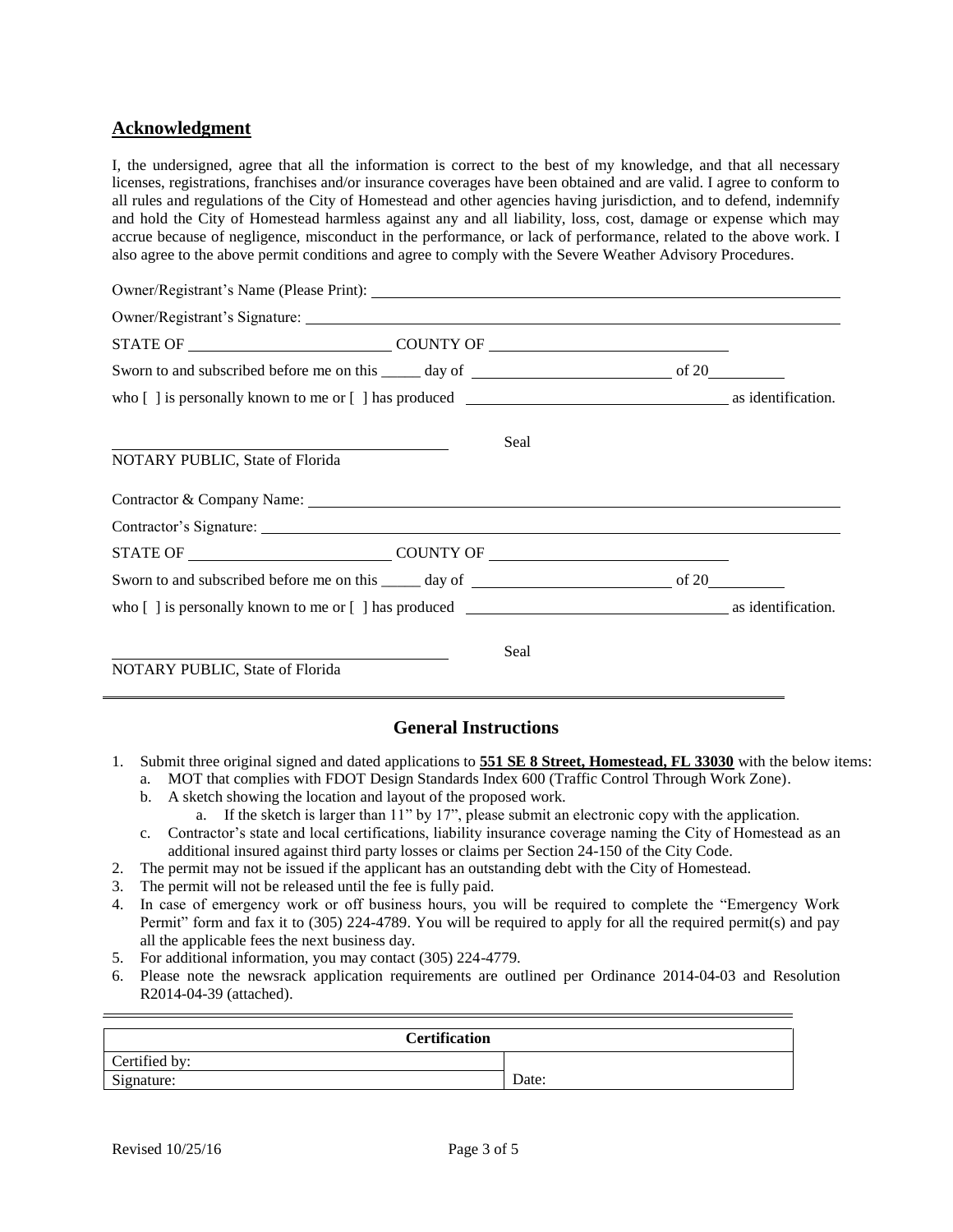# **PUBLIC WORKS FIELD OPERATIONS**

350 S.E. 6TH AVENUE HOMESTEAD, FLORIDA 33030 TEL: (305) 224-4840 FAX: (305) 224-4589

# **SEVERE WEATHER ADVISORY PROCEDURES**

A Severe Weather Advisory is concurrently issued for the City of Homestead to all projects actively operating on City property or within the City's public rights-of-way upon the issuance of a tropical cyclone **"Watch / Warning"** by the National Weather Service / National Hurricane Center. Contractors / permit holders will safeguard the work and property within and adjacent to the project work area as follows:

# **Tropical Storm Warning Issued**

- Remove all obstructions from the public storm drainage system and make all necessary repairs to allow for the collection and discharge of stormwater runoff.
- Remove all obstructions from the public sanitary gravity and force main sewage system and complete all necessary repairs to allow for collection and conveyance of sanitary sewage.
- Remove all construction debris and backfill all open trenches to provide a temporary surface suitable for vehicular and pedestrian traffic. Steel plating will not be permitted.

**Tropical storm warning preparation tasks must be completed within 24-hours of issued warning.**

# **Hurricane Watch Issued**

- All rights-of-way construction operations will be suspended immediately. Construction activity on City projects or within the public rights-of-way, not directly related to the safeguarding of public property or public rights-of-way, will not be permitted.
- All rights-of-way construction permits will be suspended immediately.
- Delivery of material or equipment to City projects or projects within the public rights-of-way will be suspended immediately.
- Remove all obstructions from the public storm drainage system and make all necessary repairs to allow for the collection and discharge of stormwater runoff.
- Remove all obstructions from the public sanitary gravity and force main sewage system and complete all necessary repairs to allow for collection and conveyance of sanitary sewage.
- Backfill all open trenches and provide a temporary surface suitable for vehicular and pedestrian traffic. Steel plating will not be permitted.
- Schedule roll-off trash collection and remove roll-off container(s) from the public rights-ofway.
- City personnel will evaluate site conditions and may identify construction equipment that contractors and permit holders must remove from the site upon issuance of a hurricane warning.

**Hurricane watch preparation tasks must be completed within 24-hours of issued watch.**